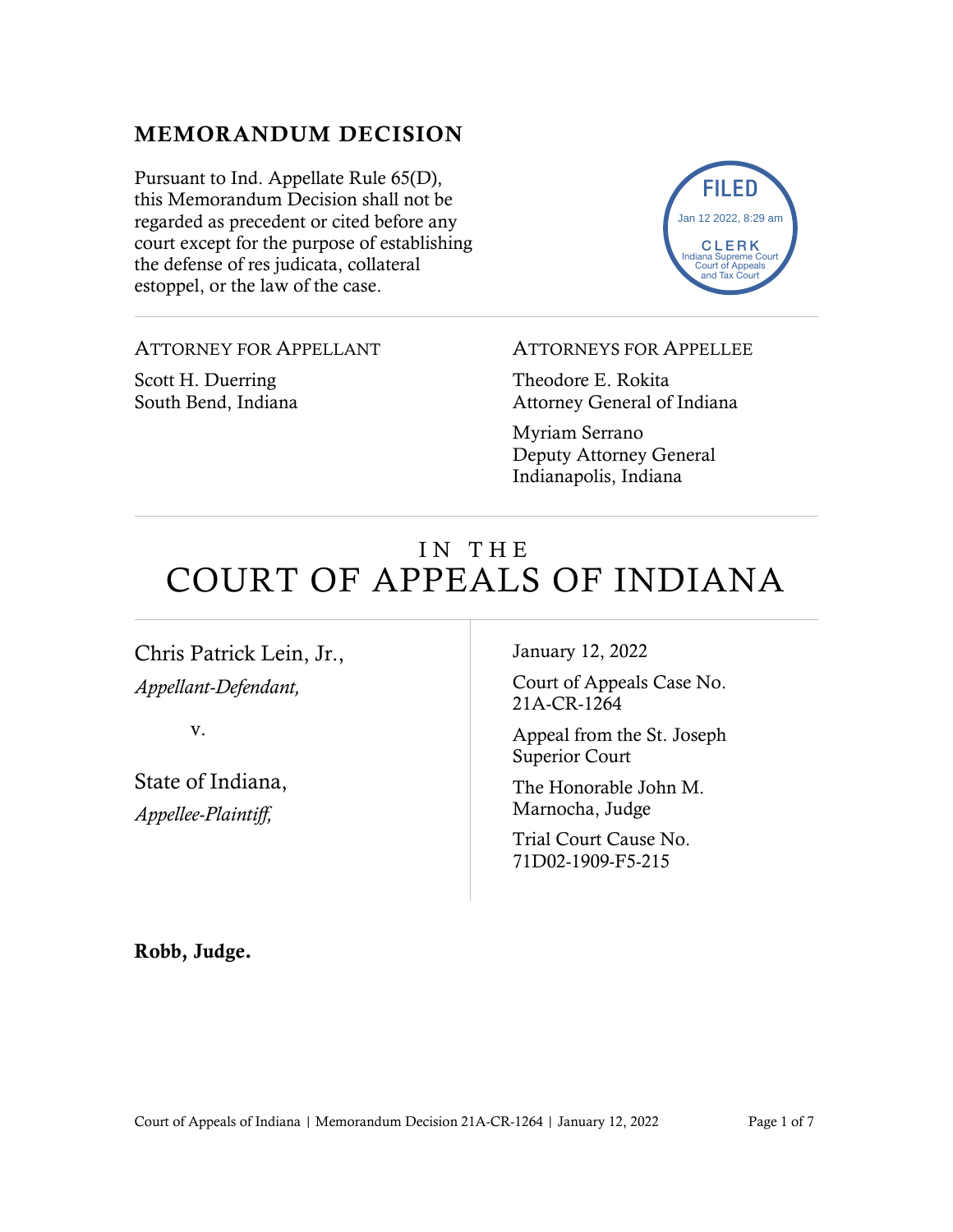## Case Summary and Issue

[1] Following a jury trial, Chris Lein was found guilty of criminal recklessness, a Level 6 felony; criminal recklessness, a Class B misdemeanor; and leaving the scene of an accident, a Class B misdemeanor. The trial court sentenced him to twenty-four months to be served in the Indiana Department of Correction ("DOC") with twelve months suspended to probation. Lein now appeals, raising one issue for our review which we restate as whether there was sufficient evidence to support his convictions for criminal recklessness. Concluding that the State presented sufficient evidence to support Lein's convictions, we affirm.

## Facts and Procedural History

[2] On September 7, 2021, Jamie Reed was driving with his son when Lein quickly approached Reed's car from behind in a Honda Odyssey. Lein then attempted to pass Reed but Reed sped up so that Lein could not. However, Lein passed Reed on his second attempt. After Lein got in front of Reed, he "slammed" on his brakes and came to a complete stop. Transcript, Volume II at 36. Reed swerved to the left to avoid hitting Lein. While their vehicles were stopped, the two men exchanged words briefly and Reed pulled away and got in front of Lein. Lein then ran into the back of Reed's car causing Reed to lose control and drive off the road into a ditch. When Reed exited his vehicle, Lein drove the Odyssey directly at Reed who jumped out of the way. Lein then drove away from the scene.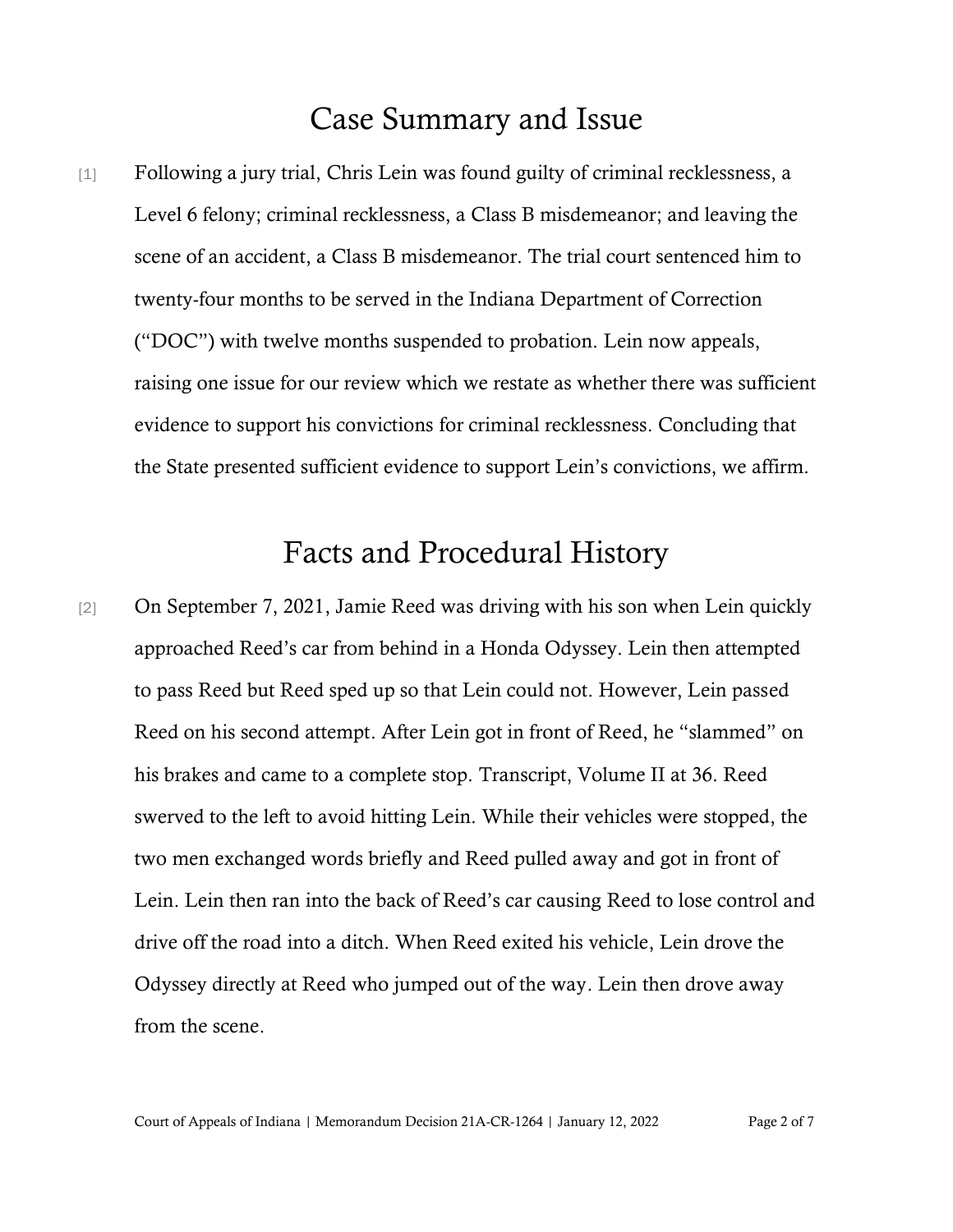- [3] During these events, off-duty Officer Jason Barthel of the Mishawaka Police Department was driving behind Lein and Reed with an unobstructed view of their vehicles. Officer Barthel recounted a similar version of events as Reed, the only discrepancy being that Officer Barthel believed he saw two collisions prior to Reed driving into the ditch. *See* Tr., Vol. II at 54-56. After the collision, he called dispatch and Officer Jeff Giannuzzi of the Mishawaka Police Department responded to the accident. Based on Lein's license plate, Officer Giannuzzi was able to determine Lein's address. When Officer Giannuzzi arrived at Lein's home, Lein was outside and confirmed that he was the driver of the Odyssey involved in the accident.
- [4] The State charged Lein with attempted battery by means of a deadly weapon, a Level 5 felony; criminal recklessness, a Level 6 felony; criminal recklessness, a Class B misdemeanor; and leaving the scene of an accident, a Class B misdemeanor. 1
- [5] At Lein's jury trial, he presented his version of the incident. Lein testified that the day of the incident he was taking the Odyssey out on a "test run" because he had performed mechanical work on the vehicle the day before. *Id.* at 76-77. Lein further testified that while he was driving, the Odyssey went into "limp

<sup>&</sup>lt;sup>1</sup> Lein was charged with a second count of criminal recklessness because his striking of Reed's car created a substantial risk of bodily injury to Reed's son who was also in the car. *See* Appellant's Appendix, Volume 2 at 5.

Court of Appeals of Indiana | Memorandum Decision 21A-CR-1264 | January 12, 2022 Page 3 of 7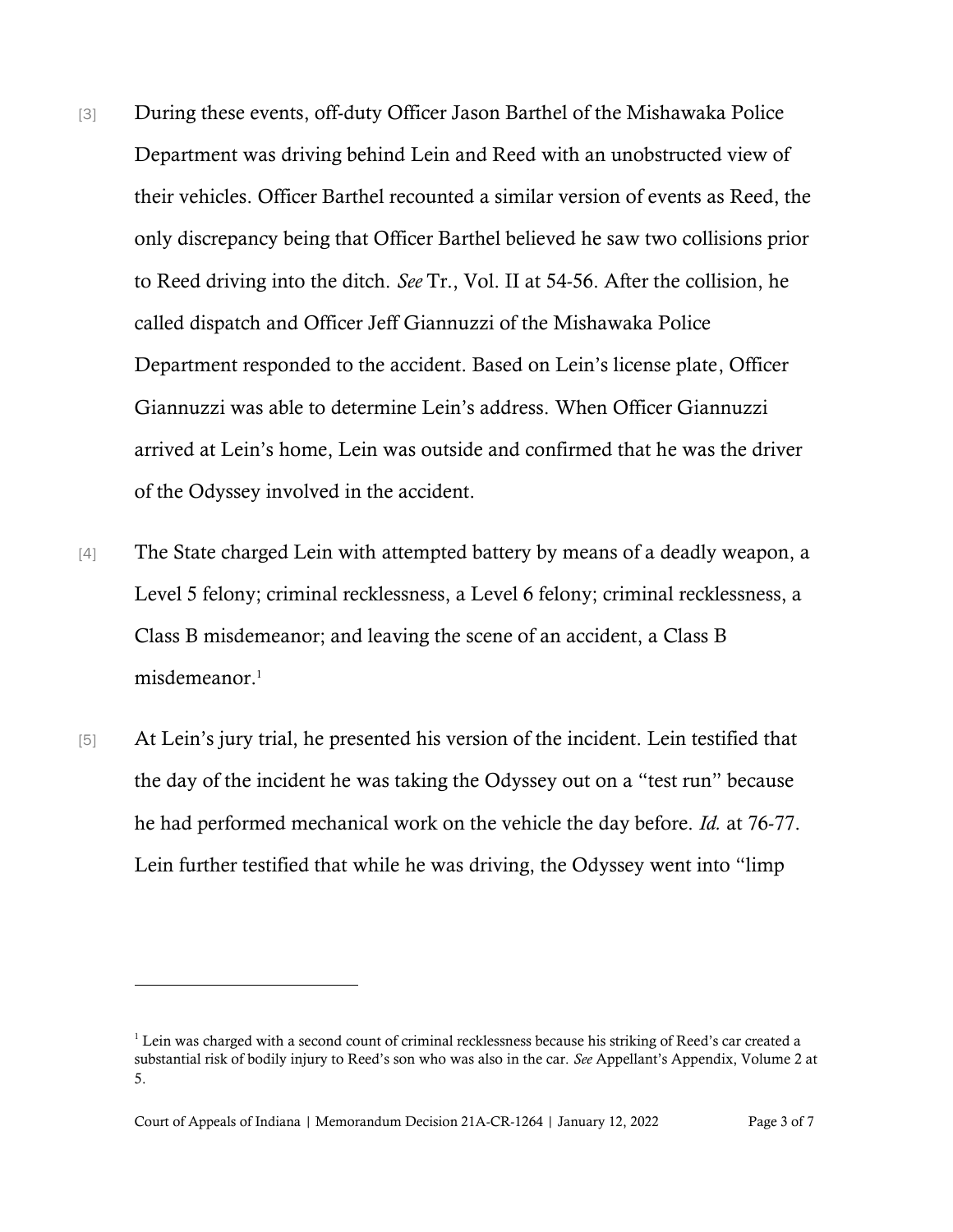mode"<sup>2</sup> causing his speed to reduce significantly. Lein eventually came upon the vehicle driven by Reed stopped in the middle of the road. Lein testified that he pulled behind the vehicle and Reed was sitting in his car with "his arms moving inside the car." *Id.* at 81. Lein got out of the Odyssey and was able to get it restarted.

- [6] After he got the Odyssey restarted, he attempted to go around Reed's vehicle, but Reed accelerated and refused to allow him to pass him. Lein testified that after his first pass attempt Reed stopped and "tried to get out of his vehicle" at which point Lein passed him on the road. *See id*. at 82-83. However, the Odyssey died again causing Lein to come to a complete stop allowing Reed to overtake him once more. Lein testified that Reed attempted to throw a cassette tape out of the window at him and "brushed" the Odyssey bumper, *id.* at 84, at which point the Odyssey once again died, causing Reed's vehicle to "smack[]" the front of the Odyssey, *id.* at 78, 84. Reed's vehicle then "fishtail[ed]" into the ditch. *Id.* at 84. Lein stated he left the scene because he soiled himself and he was going to call the police "as soon as [he] changed [his] pants" but the police arrived at his home before he could. *Id.* at 95.
- [7] The jury found Lein not guilty of battery by means of a deadly weapon but guilty of the three remaining charges. Subsequently, the trial court sentenced

<sup>&</sup>lt;sup>2</sup> Lein described "limp mode" as an engine setting which "only allows you so much power in the motor so you don't do further damage to it." Tr., Vol. II at 79.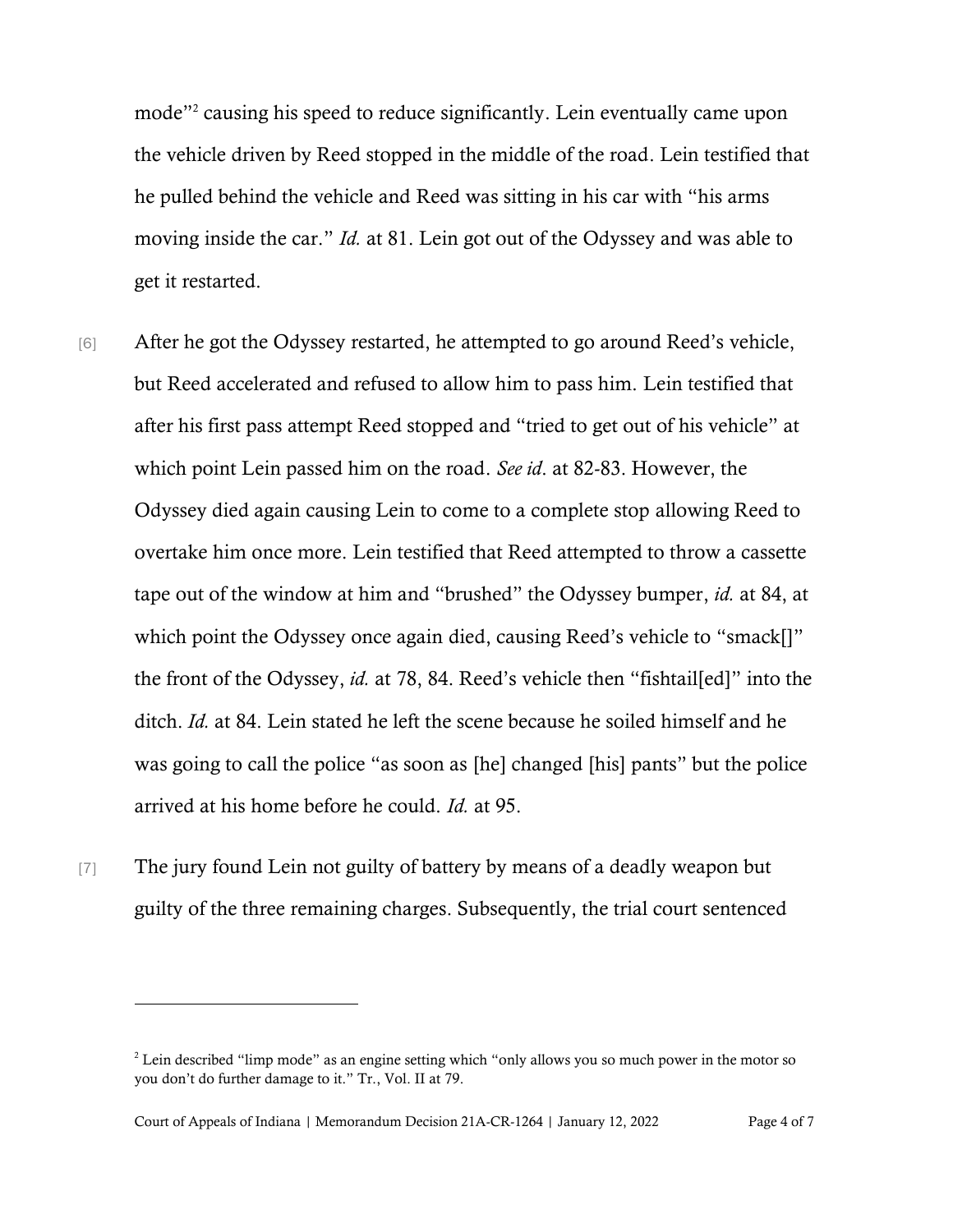Lein to twenty-four months in the DOC with twelve months suspended to probation. Lein now appeals.

## Discussion and Decision

#### I. Standard of Review

[8] Our standard of reviewing claims of sufficiency of the evidence is well settled. We consider only the probative evidence and reasonable inferences supporting the verdict. *Boggs v. State*, 928 N.E.2d 855, 864 (Ind. Ct. App. 2010), *trans. denied.* We neither reweigh evidence nor judge witness credibility. *Id.* We consider conflicting evidence most favorably to the verdict, and we will affirm the conviction unless no reasonable trier of fact could find the elements of the crime proven beyond a reasonable doubt. *[Id.](https://1.next.westlaw.com/Link/Document/FullText?findType=Y&serNum=2022310051&originatingDoc=I0827dfb96f3b11e1be29b2facdefeebe&refType=RP&originationContext=document&transitionType=DocumentItem&contextData=(sc.Search))* The evidence is sufficient if an inference may reasonably be drawn from it to support the verdict. *[Id.](https://1.next.westlaw.com/Link/Document/FullText?findType=Y&serNum=2022310051&originatingDoc=I0827dfb96f3b11e1be29b2facdefeebe&refType=RP&originationContext=document&transitionType=DocumentItem&contextData=(sc.Search))*

### II. Sufficiency of the Evidence

[9] To convict Lein of criminal recklessness as charged, the State was required to prove beyond a reasonable doubt that Lein "recklessly . . . perform[ed] an act that create[d] a substantial risk of bodily injury to another person[.]"<sup>3</sup> Ind. Code

 $3$  As a base offense, criminal recklessness is a Class B misdemeanor. Ind. Code § 35-42-2-2(a). However, when "it is committed while armed with a deadly weapon," the offense is a Level 6 felony. Ind. Code § 35-42-2-2(b)(1)(A). Lein does not challenge the determination that he was armed with a deadly weapon.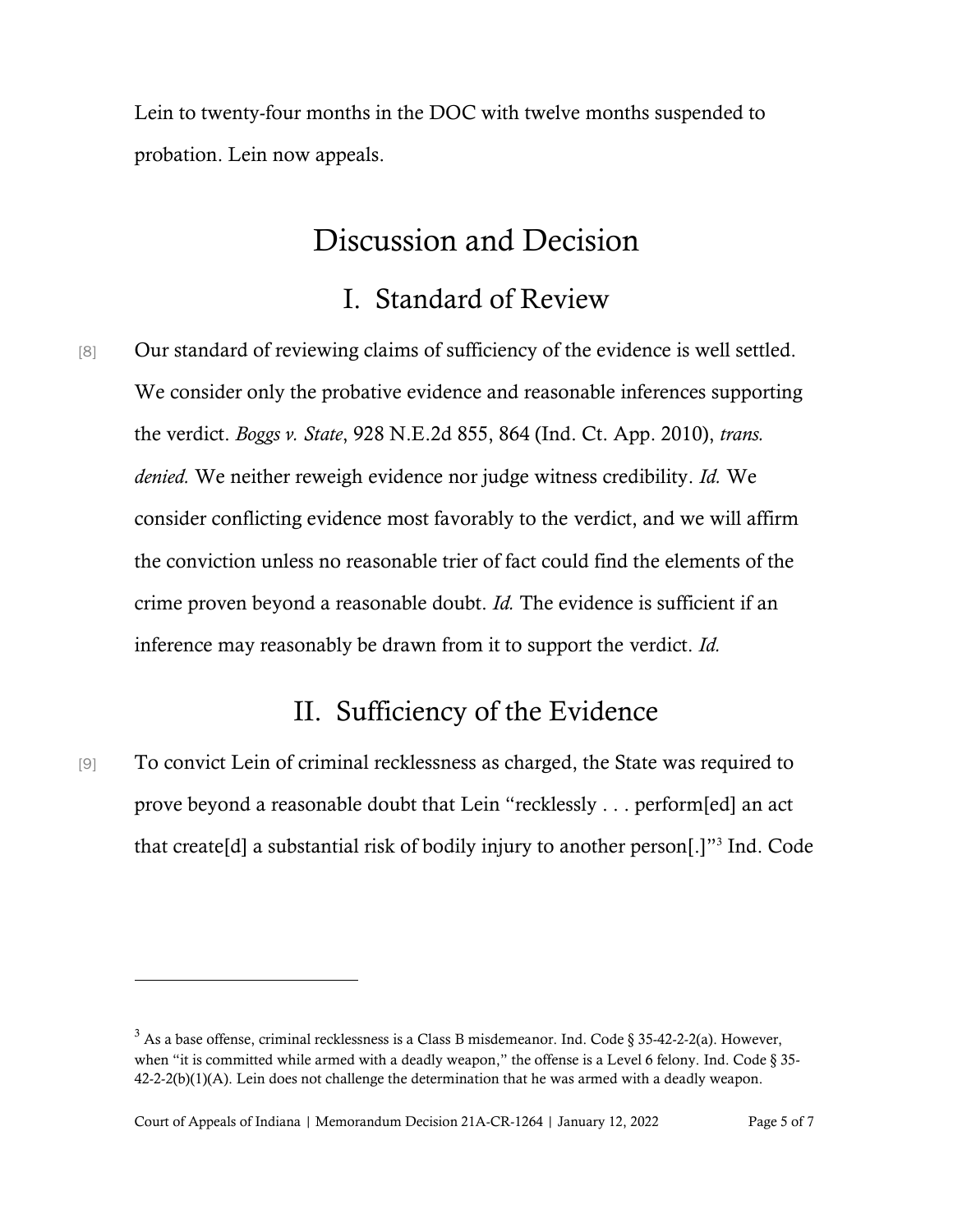§ 35-42-2-2(a); *see* Appellant's App., Vol. 2 at 4. Lein argues that there was insufficient evidence to prove that his conduct was reckless.

- [10] "A person engages in conduct 'recklessly' if he engages in the conduct in plain, conscious, and unjustifiable disregard of harm that might result and the disregard involves a substantial deviation from acceptable standards of conduct." Ind. Code  $\S 35-41-2-2(c)$ . It is well-established that evidence that "an accident arose out of the inadvertence, lack of attention, forgetfulness or thoughtlessness of the driver of a vehicle, or from an error of judgment on his part" does not amount to reckless conduct. *Shepherd v. State*, 155 N.E.3d 1227, 1233 (Ind. Ct. App. 2020) (citation omitted), *trans. denied.* Rather, recklessness "is a form of intentional harm-doing in that it is volitional in a wrong direction. Recklessness, however, differs from intentionality in that the actor does not seek to attain the harm; rather he believes that the harm will not occur." *Id.*
- [11] Lein testified that his vehicle malfunctioned. Lein contends that that it was due to the malfunction that "he was having extreme difficulty in controlling his speed . . . [and therefore,] there was insufficient evidence to prove that Lein's conduct was in 'plain, conscious and unjustifiable' disregard" of the harm he could cause. Appellant's Brief at 10. However, Lein's argument is nothing more than an invitation to reweigh the evidence and judge witness credibility, which we will not do. *Boggs*, 928 N.E.2d at 864. Further, given Reed's and Officer Barthel's testimony, there is evidence in the record from which a jury could determine that Lein's conduct was reckless. Ind. Code § 35-42-2-2(a).